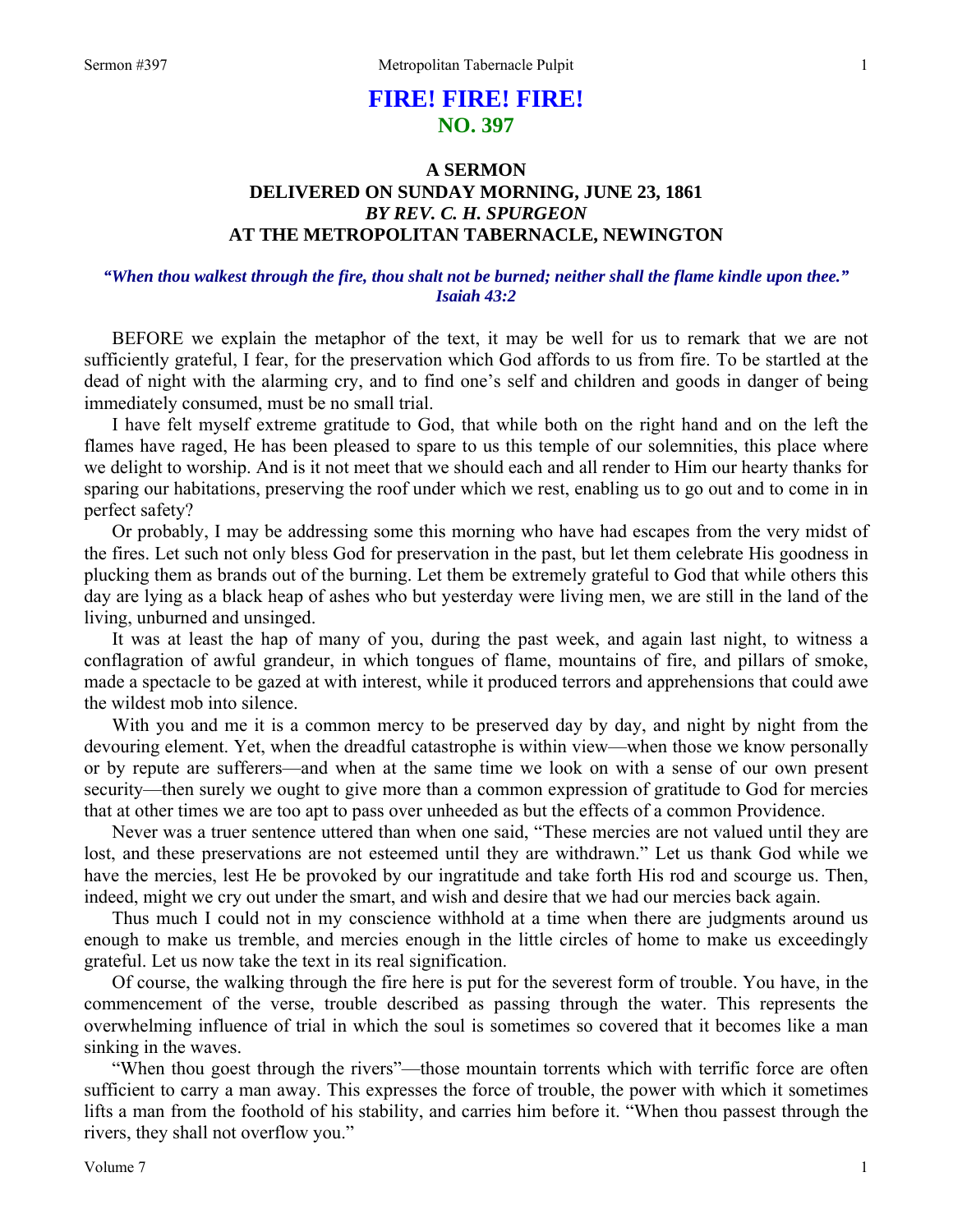But going through the fire expresses not so much the overwhelming character and the upsetting power of trouble as the actual consuming and destructive power of trouble and temptation. The metaphor is more vivid, not to say more terrific, than that which is employed in the first sentence, and yet, vivid and awful though it be, it is certainly not too strong a figure to be used as the emblem of the tribulations, temptations, and afflictions through which the church and people of God have been called to pass.

We may apprise the richness of the promise in proportion to the astonishing character of the metaphor, and we ought to value the privilege which it confers in the precise ratio of the dreadful character of the danger against which it preserves us. "When thou walkest through the fire, thou shalt not be burned; neither shall the flame kindle upon thee."

We shall talk of three things, this morning, as the Holy Ghost may enable us. First of all, a *terrible pathway*—walking around the fire. Secondly, an *awful danger*—the danger of being burned and utterly consumed. And thirdly, a *double insurance*—"Thou shalt not be burned, neither shall the fire kindle upon thee."

**I.** First, then, let us speak a little upon this TERRIBLE PATHWAY.

The sacramental host of God's elect has never had an easy road along which to journey. I see the fields on fire, the prairie is in a blaze, the very heavens are like a furnace, and the clouds seem rather to be made of fire than water. Across that prairie lies the pathway to heaven, beneath that blazing sky the whole church of God must make its perpetual journey.

It started at the first in fire, and its very glory at the last shall take place in the midst of the fiery passing away of all things. When first there was a church of God on earth, in the person of Abel, it was persecuted, Cain lifted up his cruel club to slay his brother. And when the children of Seth were the representatives of God's chosen, they were without doubt the subject of the jeer and gibe of the descendants of Cain.

Noah, the preacher of righteousness, endured during his one hundred and twenty years, the hardness of heart and carelessness of an unthinking world. He and his family, who were the remnant of the church in the latter part of those days, were constantly exposed to the laughter and persecution of men. When God had destroyed the earth with water, and the whole race of man was contained within the ark, you would think that then, certainly, the church within the ark would be secure from molestation.

But no, we find Ham ready to detect the failings of his parents, and no doubt a ringleader of everything that was vile and vicious, just as we have reason to hope that some of his brethren adhered to the most true God. From that day forward, whether you read through the life of Abraham, or Isaac, or Jacob, it still stands true, "He that is born after the flesh persecuteth him that is born after the Spirit."

Whether we refer you to the history of Israel by the side of the brick-kilns of Egypt, or to the host of God constantly beset by the marauders of the Amalekites, you find it still to be true that through much tribulation the people of God must wade their way to Canaan.

And if you look further on in history, between David and Saul, between Hezekiah and Sennacherib, between the faithful followers of God after the captivity who would rebuild the temple, and Sanballat the Horonite, between the Maccabees and Antiochus Epiphanes—there must always be preserved a deadly feud—to let it be seen that the world must hate God's people, and must harass them and seek to hunt them out, while they, on the other hand, must steadily pursue their onward march through the midst of billows of fire till they come at last to their eternal rest.

Find me the abode of the church of God and I can smell the furnace not far off. Show me the follower of the God of Abraham and I shall soon find the host of enemies ready for the attack. Up till the days of the Savior, the kingdom of heaven suffered violence—not only from its friends who would take it, but from those enemies who would assault it.

From the blood of Abel down to the blood of Zecharias the son of Barachias, the pathway of the church has been a blood-besprinkled one. Since that day, what tongue can tell the sufferings of the people of God? Since Christ became martyr as well as Redeemer, has there been a season in which

2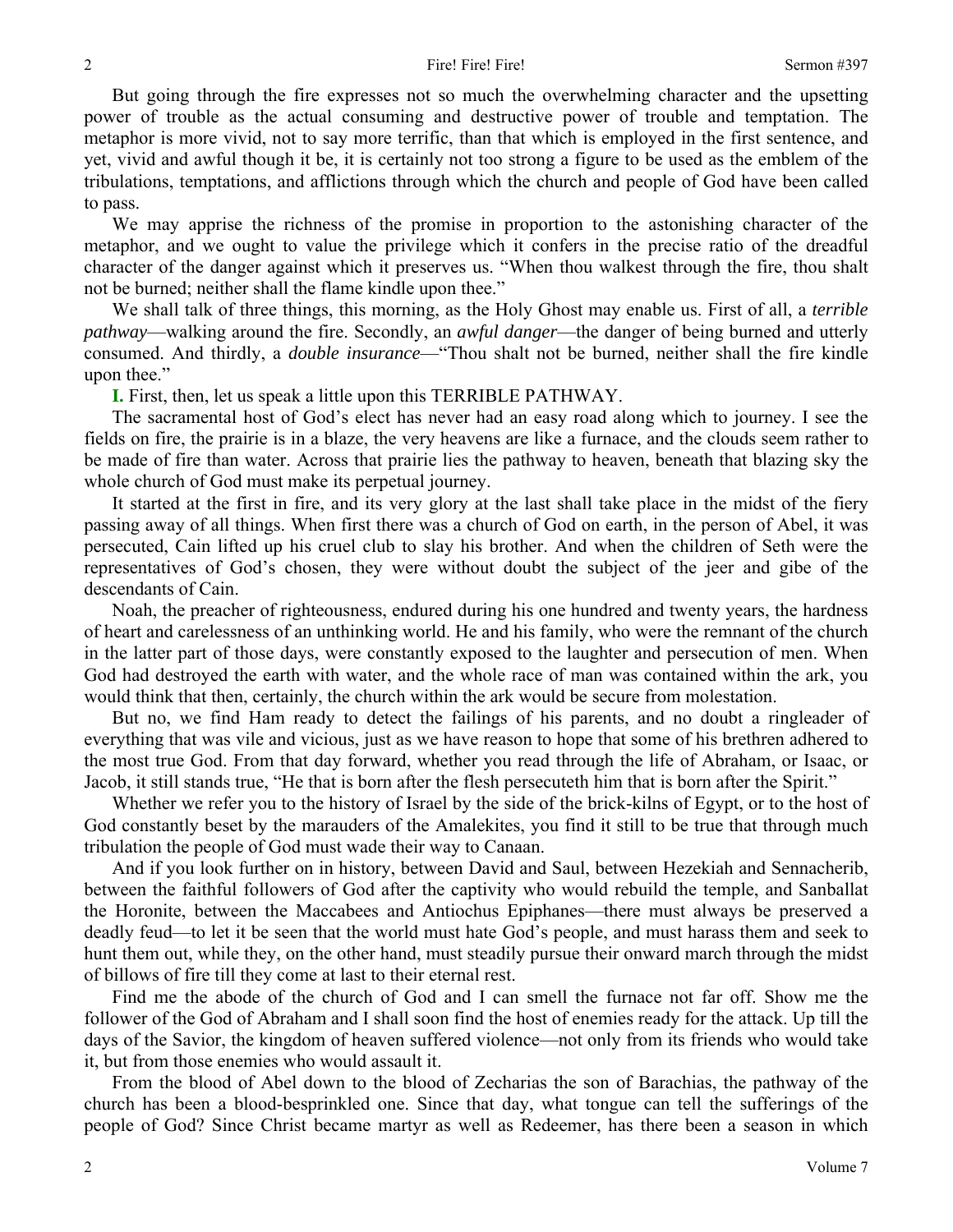God's people have not somewhere or other been made to feel that they are not of the world, and that the world does not love them because they are not of the world?

In apostolic times, Stephen expires beneath a shower of stones. James is killed with a sword. Certain others of the saints are vexed. Believers are scattered abroad. The Roman lion takes up the fight. Nero delights in the gore of the Christians, and smears the confessors of that holy faith with pitch, and sets them in his gardens that they might be literally, as they were spiritually, the lights of the world.

Let the catacombs of Rome witness to their sorrowful lives and let the Capitol witness to their terrible deaths. Let the old dungeons, some of which still remain, testify to the places where they wore out their dreary lives, and let the blood-stained Campus Martius still show where they cheerfully surrendered those lives for Christ.

Oh, if the lands could speak, if the earth could vomit forth her blood—what stories could still be told of the way they were slain. Some of them were tortured, others sawn asunder, some stoned, and others burnt to death—though of them the world was not worthy. All the Roman Emperors, with but few exceptions, were persecutors, and the Christian emperors were as bad as the Pagan, for the Christian emperors were not Christians, nor were they members, as I believe, of *a* Christian church.

THE Christian church, and especially that church of which we are still members—which has never defiled its garments, but which, never having had any alliance with the Church of Rome, has never needed to be reformed—that church under its different names, Paulitians, Novations, Albigenses, Lollards, Wyckliffites, Anabaptists, Baptists—has always suffered.

It matters not what state, what church, may have been dominant—whether it has been Christian or anti-Christian—the pure church of Christ has always been the victim of persecution, and though she has persecuted never, but has always maintained inviolate, disunion from the state, and an utter hatred of all laws which would bind the conscience of man, yet has she been especially destitute, afflicted, and tormented, and if she has today a little breathing time, perhaps it is rather owing to the timidity which has made us keep back our sentiments, than to any charity towards ourselves.

Find the church of Christ wherever you will, and you shall find her scorned and despised of man. Find her in Scotland, and her Covenanters have to hide themselves in the midst of the mountain, and read the Word of God by the lightning flash to escape from the dragoons of Claverhouse.

Find her in England and where was she? Not in the cathedrals of her cities, but in the dungeons of her rural towns, like Bedford with John Bunyan. Not among the great and noble who were the persecutors, but among the poor and conscientious who were the persecuted.

"If you want to find the drunkards and sinners of the worst dye," said one of our preachers at or before Cromwell's time, "you can find them in church and State, but if you wish to find the men who are holy and who serve God, you must look into the felon's dungeons for them, for that is where they have been cast by the powers that be."

Everywhere from the first day until now, it is not respectable to be a follower of Christ. If we follow Christ fully and faithfully before God, it is not equitable and praiseworthy before men. To take up His cross, and to perform the ceremonies which He ordains, man hates. To adhere to truths which never were and never can be palatable to the carnal mind of man, is and ever has been, to excite animosity.

The pathway of the church, then, has been one of fire and flame. As it has been so with the church, we may suspect there is some reason for it—and that reason has to be found in the great fact that the church is in an enemy's country. She is not among her friends—she is a pilgrim and a stranger upon the earth. She is a bird that has lost her place, and all the birds round about her are against her, because she is a speckled one and belongs not to the common flock.

If we were of the world, the world would love its own, but "because," said Christ, "ye are not of the world, but I have chosen you out of the world, therefore the world hateth you." "Ye know," said He, "it hated me before it hated you."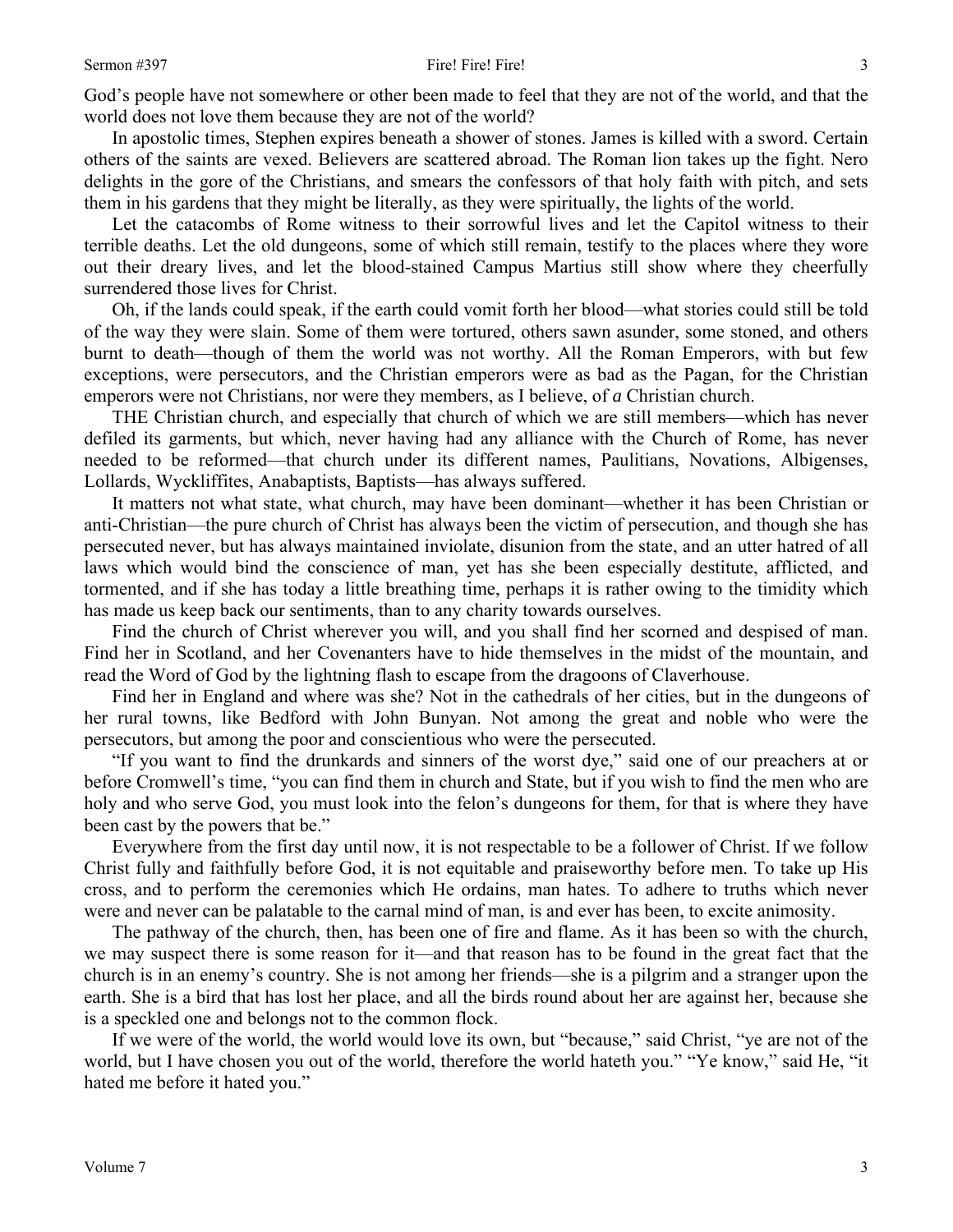True Christians are aliens, foreigners, men that speak another speech, men who are actuated by different motives, men who live for different ends—who are governed by different maxims from the rest of the men of this world. Therefore it is that their pathway must be one of trial and opposition.

All things the Christian teaches are so dead against the pleasures of the worldling and his gain, that it is no wonder he opposes us. Men hate the Gospel because the Gospel does not like them. That church is never true to her Christ, nor true to herself, which does not draw upon herself the hatred of ungodly men by a faithful testimony against their sins.

It has fared well with the church when she has been persecuted and her pathway has been through fire. Her feet are shod with iron and brass. She ought not to tread on paths strewed with flowers. It is her proper place to suffer. Christ redeemed the world with agonies and the church must teach the world by the example of her anguish.

First of all, the blood of Christ was shed meritoriously, and afterwards the blood of His church is shed testimonially, to win the world by suffering. When you hear of the massacre of Christians in Madagascar, weep for their death, but do not be utterly cast down. This is a good work. This is the way the church grows.

There is no loss in the army of Christ when the best preachers fall and the mightiest evangelists are put to death. They are not lost—the blood is well-shed and gloriously well-spent. It is buying victory. It is procuring crowns for Jesus Christ. It is after all accomplishing higher results by dying than could have been effected by doing.

It is under the heaviest fire of artillery that the loyal, the brave, and the true do the most daring feats of prowess. When one hero falls, from his ashes other heroes arise. The post of danger is the post of honor, therefore fresh aspirants will be found ready to lead the brigade.

Moreover, my friends, if the path of fire be always a path of terror, it is often a path of progress. Melancholy as it is to mark the ruins of a conflagration, while the dying embers smolder, how often you must have observed more majestic edifices raised to replace the structures that have been consumed! Thus, fearful disasters are made to stimulate industry and nourish enterprise.

No doubt the sufferings of the church, and the fact that she has to pass through the fire, must be ascribed to the great truth that thus her God is glorified.

Brethren, you and I do not glorify God much, for we have very little to suffer. The blood red crown of martyrdom is such an object of ambition, or it should be, to the believer, that he might almost regret that it is not in his power to coin it. We! what do we suffer? Somebody slanders our character. What is that? Somebody abuses us in the newspaper, what is that?

We are accused of one crime and another. What can it matter to a man who knows his conscience is right in the sight of God? What does he care if all the babbling tongues of all the liars in earth and hell should be let loose against him? He can bear all that and endure it quietly. It is nothing. When I read the stories of the Book of Martyrs, and note how our great reformers fought for Christ, and manfully won the victory, I blush for ourselves.

Why, brethren, we live in such silken times that glory is scarce possible to us. We have much to do, but we have nothing to suffer. We cannot prove our love to Christ as they did. They indeed were a highly honored people who were permitted to glorify Christ even in the very fires. Look at it in this light—and the light afflictions you have to endure will seem to be as nothing at all—when you think of the weight of glory which they shall bring to your Lord and to yourself.

But as history confirms the statement that the church of Christ must walk through the fire, so does the history of each individual Christian teach him that he must walk through the fire too.

> *"The path of sorrow and that path alone, Leads to the land where sorrow is unknown."*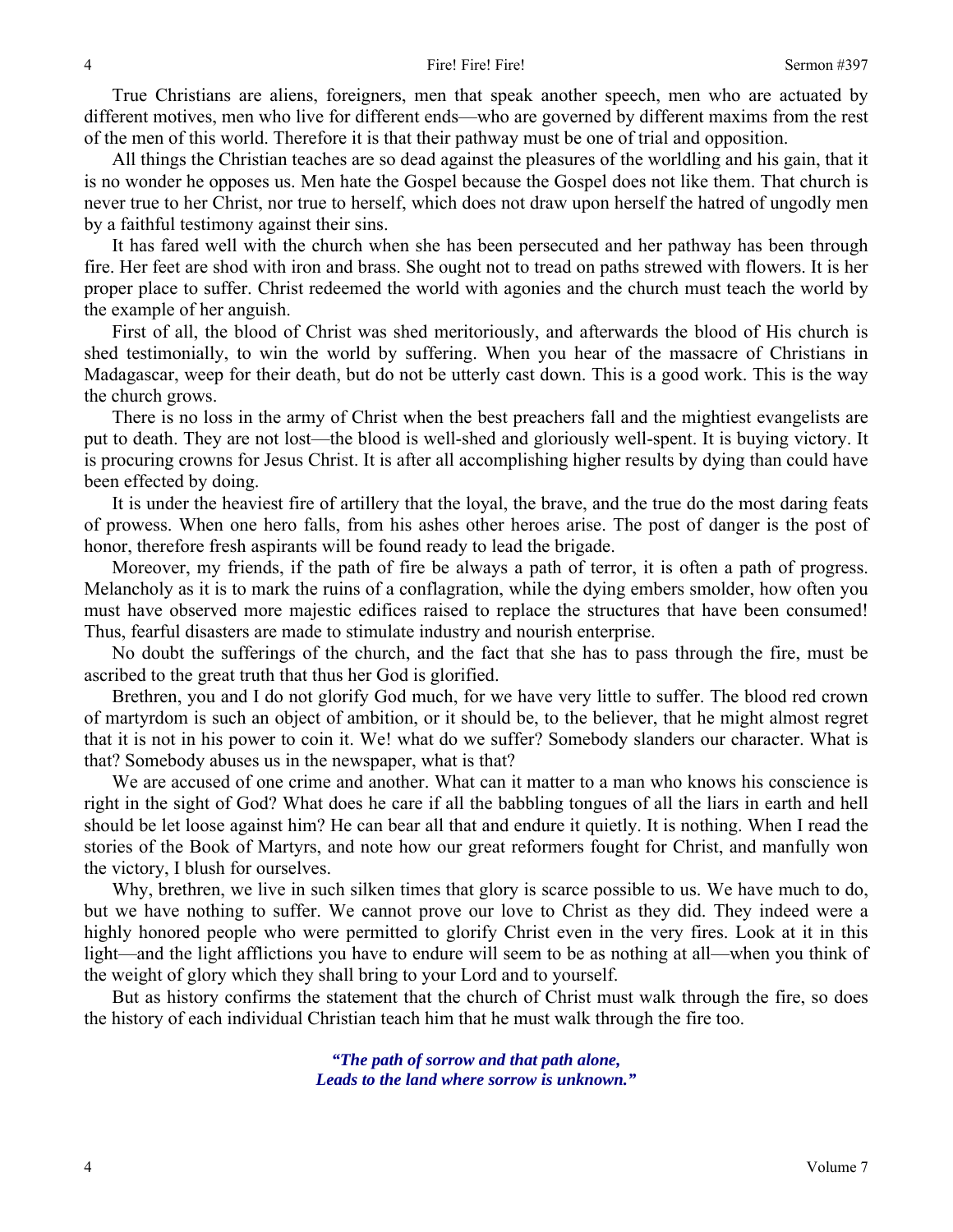#### Sermon #397 Fire! Fire! Fire! Fire!

Through much tribulation we must inherit the kingdom. Think it not a strange thing when the fiery trial shall happen to you. If you have the common afflictions of the world do not wonder. You must have them. The same thing happens both to the evil and to the good. You lose in business, you have reverses and disappointments—do not stagger at these in the way to heaven. You must have these—they are necessary to your spiritual health.

Worse than that, you have strange temptations—you are placed in a position where you are constantly exposed to sin. It must be so. This too, is the pathway of God's people, you must have these fiery temptations, that you, being tried in the fire, you may come forth as "gold seven times purified."

You have mental anxieties. Neither let these seem a wonder to you. They fall to the lot of all the saints of the Most High. Moreover, you will have to endure the attacks of Satan—you must go through the valley of the shadow of death, and fight with Apollyon as Christian did—you are not to be exempted from the hardness of Christian warfare.

If you will mount the hill, you must climb. If you are to win the crown, you must win it by sheer might. Think not this a strange thing. And if in doing good, you meet with difficulties, let not that stagger you. It is but right and natural. I tell you again—if there be any pathway in which there be not fire, tremble. But if your lot be hard, thank God for it.

If your sufferings be great, bless the Lord for them, and if the difficulties in your pathway be many, surmount them by faith, but let them not cast you down. Be of good courage, and wait on the Lord, setting this constantly in your minds that He has not promised to keep you from trouble, but to preserve you in it.

It is not written, "I will save thee from the fire," but "I will save thee in the fire"—not "I will quench the coals," but "They shall not burn thee." Not, "I will put out the furnace," but "The flames shall not kindle upon thee." Write it down and expect it to come true—that in this world you shall have tribulation. Only follow your glorious Leader, be it through flood or flame.

**II.** We will now turn to our second point—there is AN AWFUL DANGER.

The promise of the text is based on a prophecy that follows it. As I glance my eye down the chapter, I see that it tells us how God taught His people by terrible things in the past, and how He has terrible lessons to teach them in the future. If the judgment of Egypt, and of Ethiopia, and Seba, are behind us, we have startling destinies that rise up to view before us.

There is a people to be gathered in and we are to be the agents in gathering them. Fear not, says the Lord, though you walk through the fire in fulfilling My mission. God speaks to the north, "Give up," and to the south, "Keep not back. Bring my sons from far, and my daughters from the ends of the earth." But the manner of Egypt is repeated again.

The monarch said, "I will not let them go." Jealousy is stirred. The fire burns, the coals thereof have a vehement flame. And they that come forth from the bondage of this world must walk through the fire—even as those who came forth from Egypt had to pass through water. That fire of prophecy is no poetic fiction. it is real fire. It *will* burn. If it does not burn the believer, it is not for lack of energy—it is because some supernatural restraint is laid on it, or some supernatural protection vouchsafed to the saint.

My brethren, the church has had very painful experience that persecution is a fire which does burn. How many ministers of Christ, when the day of tribulation came, forsook their flocks and fled? When King Edward the Sixth was on the throne, there were many who professed to be Protestants and preached justification by faith.

When Mary returned, the Vicar of Bray was but a specimen of a great class—his principles being to keep his living. When again Elizabeth was upon the throne, there were plenty who found it to be profitable to profess the reformed faith.

But when the Acts of Conformity were passed afterwards—by which those who had hitherto used a Christian freedom in the Church of England, were driven out, there were some who said they did not love prelacy, but hated it. While others who had heretofore professed the old Puritanical doctrines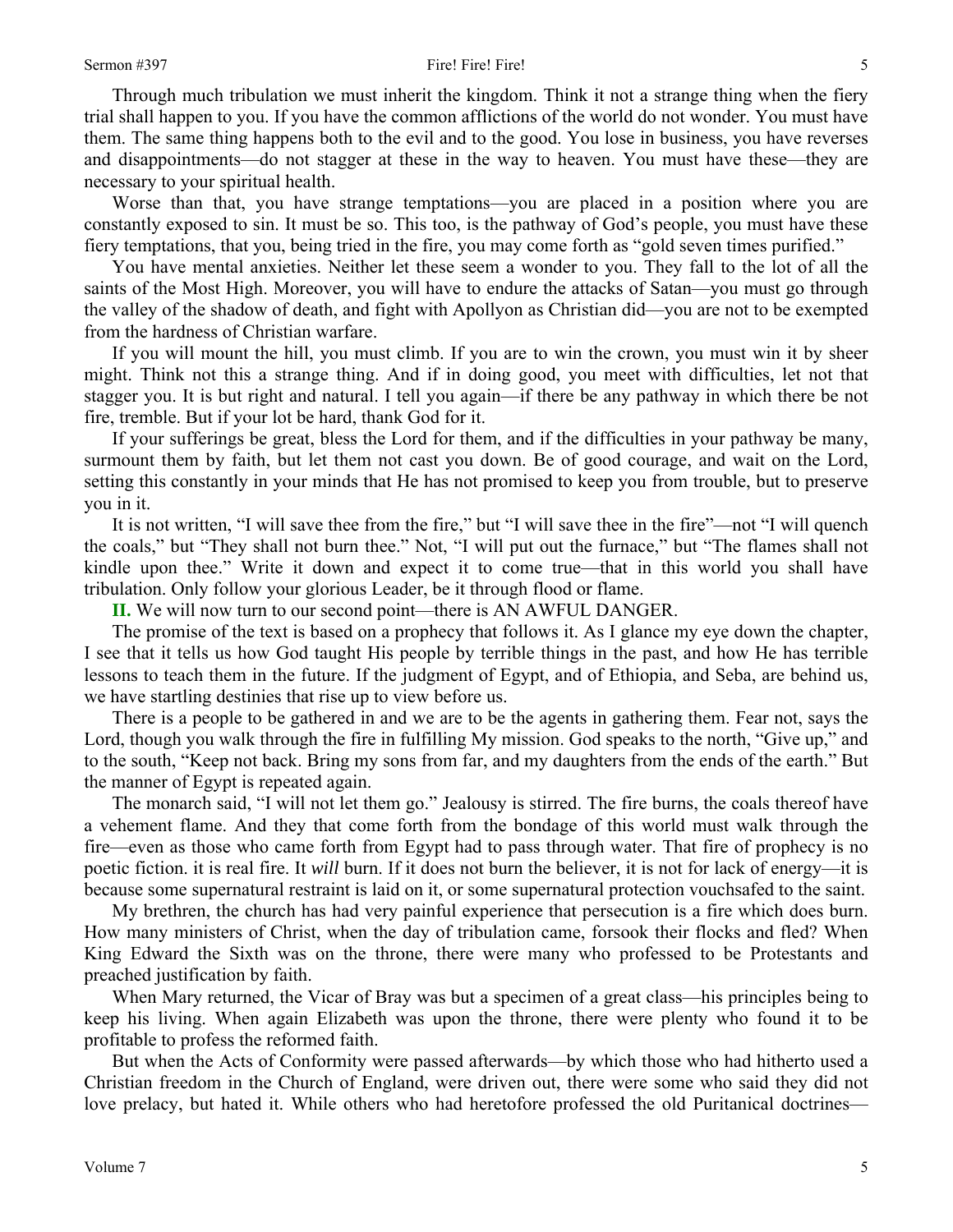finding that their livings were to be lost thereby—held fast to this world, and let the things of the next world shift for themselves.

Too many have forsaken the church as Demas forsook Paul. Their piety would not stand the fire they could walk with Christ in silver slippers—but they could not go barefoot. They had no objection whatever to accompany Him to His throne, but they had some slight difficulties about going with Him to His cross. They would not mind bearing the weight of His glory, but the weight of the cross of tribulation was much too great for their constitutions. Persecution is a fire which does burn.

Again—I see iniquity raging on every side. Its flames are fanned by every wind of fashion. And fresh victims are being constantly drawn in. It spreads to every class. Neither the palace nor the hovel are safe. Nor the lofty piles that are raised for merchandise, nor the graceful edifice that is constructed for worship.

Iniquity, whose contagion is fearful as fire, spreads and preys upon all things that are homely and comely—things useful, and things sacred are not exempt. We must walk through the fire. We who are God's witnesses must stand in its very midst, to pour the streams of living water upon the burning fuel and if not able to quench it—at least we must strive to prevent its spread.

There are young men whose youthful lusts, inflammable as they are, have not yet ignited. They are in imminent danger. "Fire! Fire!" we may well cry. We may give the alarm this morning to you, young man, who are in the midst of ribald companions. I may cry, "Fire!" to you who are compelled to live in a house where you are perpetually tempted to evil. I may cry, "Fire!" to you who are marked each day, and have to bear the sneer of the ungodly—"Fire!" to you who are losing your property, and suffering in the flesh, for many have perished thereby. Oh! may God grant you strength.

I see today before my mind's eye the blackened skeletons of hundreds of fair professions. Multitudes—multitudes have perished in the valley of temptation, who once, to all human judgment, had bid fair for heaven and made a show in the flesh! How many, too, have fallen under the attacks of Satan. This is a fire that truly does burn.

Many a man has said, "I will be a pilgrim." But he has met Apollyon on the road and he has turned back. Many a man has put on the harness, but he has given up the battle soon—put his hand to the plough and looked back. There are more pillars of salt than one. If Lot's wife were a solitary specimen, it were well—but there have been tens of thousands who, like her, have looked back to the plains of Sodom, and like her, as they are in their spirit, have stood forever what they were—lost souls.

We ought not to look upon our dangers with contempt. They are dangers. They are trials—we ought to look upon our temptations as fires. Oh, they are fires! If you think they are not fires, you are mistaken. If you enter then, in your own strength, saying, "Oh I can bear them," you will find that they are real fires, which, with forked tongues, shall lick up your blood, and consume it in an instant—if you have not some better guard than your own creature power.

**III.** I will not tarry longer here, because I want to get to the pith and marrow of the promise. "Though thou walkest through the fire, thou shalt not be burned, neither shall the flame kindle upon thee." Here is A DOUBLE INSURANCE.

Dr. Alexander, an eminent and most admirable American commentator, says there appears to be some mistake in the translation here, because he thinks the two sentences are an anti-climax. "Thou shalt not be burned." And then follows, "neither shall the flame kindle upon thee." It strikes me, however, that in the second clause, we have the higher gradation of a climax. "Thou shalt not be burned," to the destruction of your life, nor even scorched to give you the most superficial injury, for "the flames shall not kindle upon thee."

Just as when the three holy children came out of the fiery furnace, it is said, "Upon their bodies the fire had no power, nor was a hair of their head singed; neither were their coats changed, nor had the smell of fire passed on them." So the text seems to me to teach that the Christian church under all its trials has not been consumed, but more than that—it has not lost anything by its trials.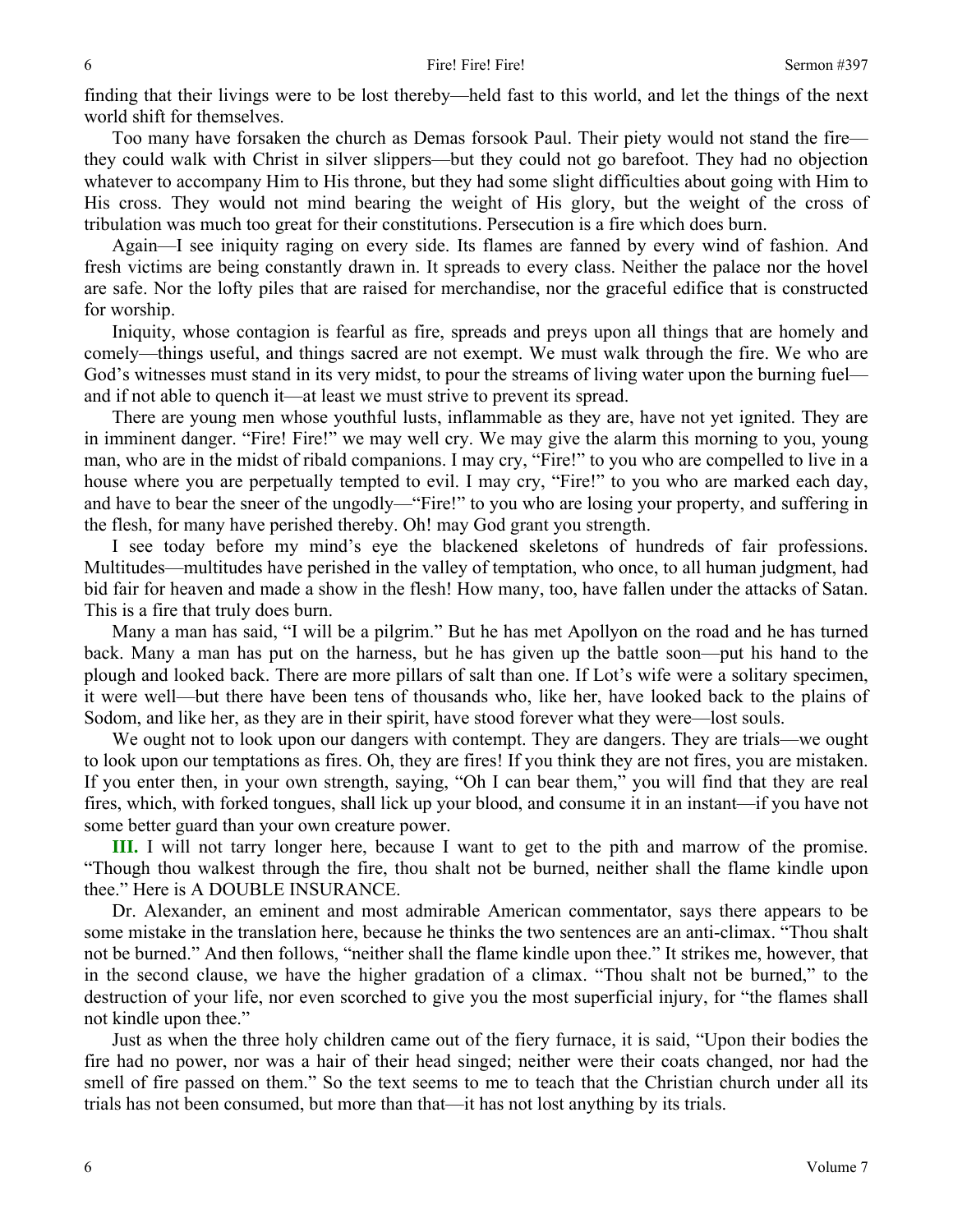The Lord's church has never been destroyed yet by her persecutors and her trials. They have thought they crushed her, but she lives still. They had imagined that they had taken away her life, but she sprang up more vigorous than before. I suppose there is not a nation out of which Christ's church has ever been utterly driven.

Even Spain, which seemed at last to have accomplished it by the most persevering barbarities, finds still a few believers to be a thorn in the side of her bigotry. And as for our own denomination—in the very country, where by the most frightful massacres, it was believed that the sect of Anabaptists had been utterly extinguished—our good and esteemed brother Mr. Oncken has been the means of reviving it, so that throughout all Germany, and in parts of Denmark, and Prussia, and Poland and even Russia itself, we have sprung up into a new, vigorous and even wonderful existence.

And in Sweden where, under Lutheran government, the most persecuting edicts have been passed against us, we have been astonished to find within ten years, three hundred churches suddenly spring up, for the truth has in it a living seed which is not to be destroyed.

But I have said that the church not only does not lose her existence, but she does not lose anything at all. The church has never lost her numbers. Persecutions have winnowed her, and driven away the chaff, but not one grain of wheat has been taken away from the heap. Nay, not even in visible fellowship has the church been decreased by persecution.

She is like Israel in Egypt. The more they were afflicted, the more they multiplied. Was a bishop put to death today? Ten young men came the next morning before the Roman proctor and offered themselves to die, having that very night been baptized for the dead minister, having made their confession of faith that they might occupy his position. "I fill up the vacancy in the church and then die as he did."

Was a woman strangled or tortured publicly? Twenty women appeared the next day and craved to suffer as she suffered, that they might honor Christ. Did the Church of Rome in more modern times burn one of our glorious reformers—John Huss—yet did not Martin Luther come forward, as if the ashes of Huss had begotten Luther?

When Wycliffe had passed away, did not the very feet of Wycliffe being persecuted help to spread his doctrines—and were there not found hundreds of young men who in every market-town in England read the Lollard's Scriptures and proclaimed the Lollard's faith? And so depend upon it—it shall always be.

Give a dog a bad name and you hang him. Give a Christian a bad name and you honor him. Do but give to any Christian some ill name, and before long a Christian denomination will take that name to itself, and it will become a title of honor. When George Fox was called "Quaker," it was a strange name, one to laugh at—but those men of God who followed him called themselves Quakers too—and so it lost its reproach.

They called the followers of Whitefield and Wesley, "Methodists"—they took the title of Methodists and it became a respectful designation. When many of our Baptist forefathers, persecuted in England went over to America to find shelter, they imagined that among the Puritans they would have a perfect rest. But Puritan liberty of conscience meant, "The right and liberty to think as they did, but no toleration to those who differed."

The Puritans of New England as soon as ever a Baptist made his appearance amongst them, persecuted him with as little compunction as the Episcopalians had the Puritans. No sooner was there a Baptist, than he was hunted up and brought before his own Christian brethren. Mark you, he was brought up for fine, for imprisonment, confiscation, and banishment, before the very men who had themselves suffered persecution.

And what was the effect of this? The effect has been that in America, where we were persecuted, we are the largest body of Christians. Where the fire burnt the most furiously, there the good old Calvinistic doctrine was taught, and the Baptist became the more decidedly a Baptist than anywhere else—with the most purity and the least dross.

7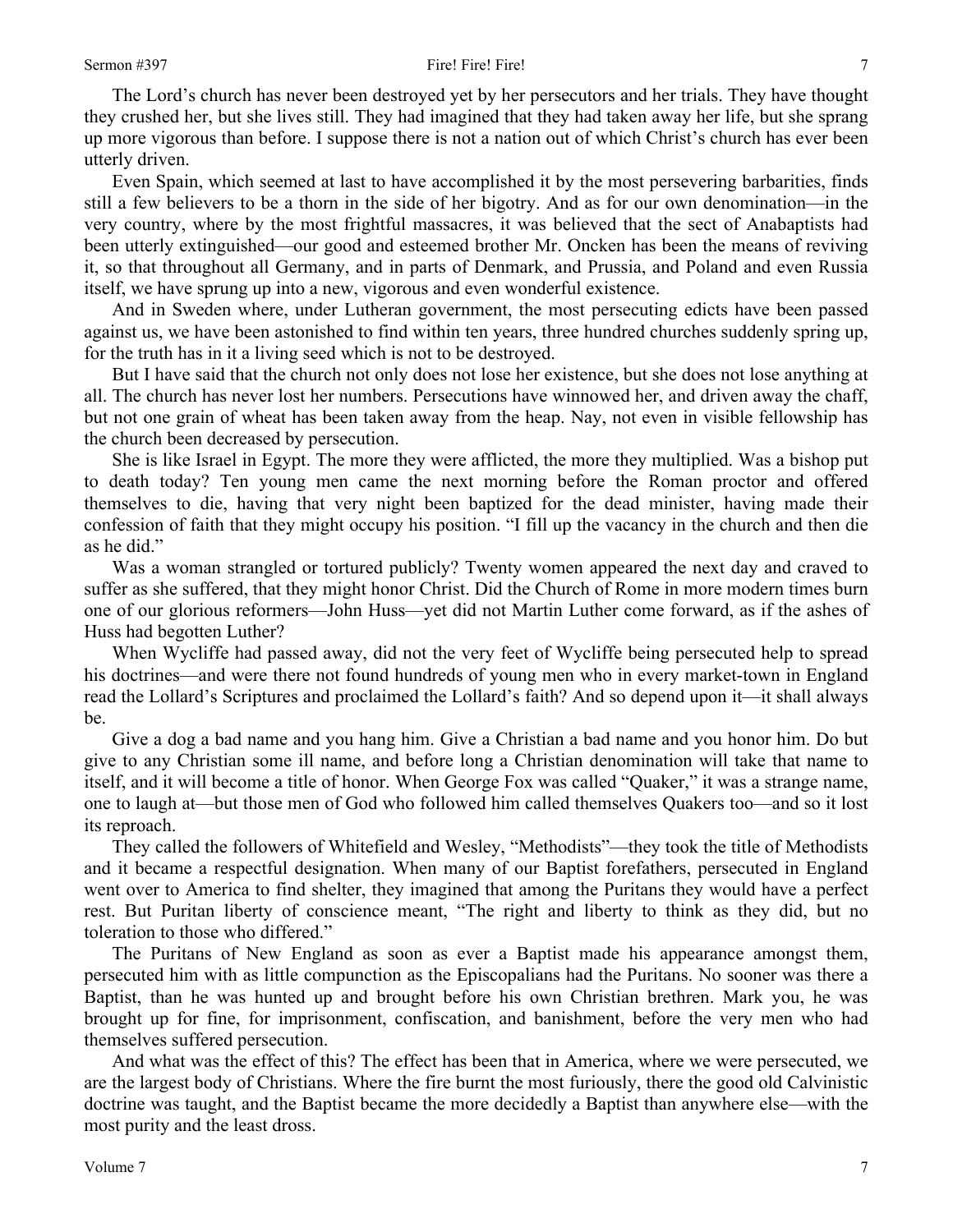Nor have we ever lost the firmness of our grip upon the fundamental doctrine for which our forefathers stained the baptismal pool with blood—by all the trials and persecutions that have been laid upon us and never shall we.

Upon the entire church, at the last, there shall not be even the smell of fire. I see her come out of the furnace. I see her advance up the hill towards her final glory with her Lord and Master, and the angels look at her garments. They are not tattered. Nay, the fangs of her enemies have not been able to make a single rent therein.

They draw near to her. They look upon her flowing ringlets and they are not crisp with heat—they look upon her very feet—and though she has trodden the coals, they are not blistered, and her eyes have not been dried up by the furiousness of the seven times heated flame. She has been made more beautiful, more fair, more glorious by the fires—but hurt she has not been, nor can she be.

Turn, then, to the individual Christian, and remember that the promise stands alike firm and fast with each believer. Christian, if you are truly a child of God, your trials cannot destroy you, and what is better still, you can lose nothing by them. You may seem to lose for today, but when the account comes to be settled, thou shalt not be found to be a farthing the loser by all the temptations of the world or all the attacks of Satan which you have endured.

Nay, more, you shall be wondrously the gainer. Your trials, having worked patience and experience, shall make you rich. Your temptations, having taught you your weaknesses and shown you where your strength lies, shall make you strong.

From your first trouble, till the last enemy shall be destroyed, you shall not lose a fraction, jot, or tittle, by anything or everything which God in His providence, or the world in its fury, or Satan in his craftiness, shall ever be able to lay upon you. Upon you, not the smell of fire shall have passed. You shalt not be burned, neither shall your clothes, nor your hats—but like the men that you read of in Daniel—you shall be wholly preserved intact from the flame.

I shall close now, having spoken the general truth by making some particular applications of this precious promise. There is a brother here who during the last three or four months has had wave upon wave of affliction—everything goes against him. He is an upright, honest, indefatigable merchant, yet, let him do what he will, his substance wastes away like snow before the sun. It appears that for every ship of his, the wind blows the wrong way, and where others win by the venture, he loses all.

### *"He sees each day new straights attend, And wonders when the scene shall end."*

When I spoke of walking through the fire just now, he said, "Ah! that is what I have been doing. I have been walking through it these months—to God and my own soul alone is it known how hot the furnace is." Brother, will you take home my text this morning. Perhaps God sent you here not for the sermon, but for the text. Perhaps you strolled here today, not being a regular attendant, on purpose that this text might comfort you.

"When thou goest through the fire, thou shalt not be burned." When your troubles are all over, you shall still be left, and what is more, "neither the flame shall kindle upon you." When the winding up time comes, you shall not be any the loser. While you think you have lost substance, you shall find when you read Scripture, that you only lose shadows. Your substance was always safe, being laid up in the keeping of Christ in heaven.

You shall discover in the issue, that these trials of yours were the best things that could happen to you. The day will come when you will say with David, "I will sing of judgment and mercy." "Before I was afflicted I went astray, but now I have kept thy word."

Or perhaps there is some young woman here—and the case I am about to paint is a very common one—alas, too common in this city. You love the Savior my sister, but you are very poor, and you have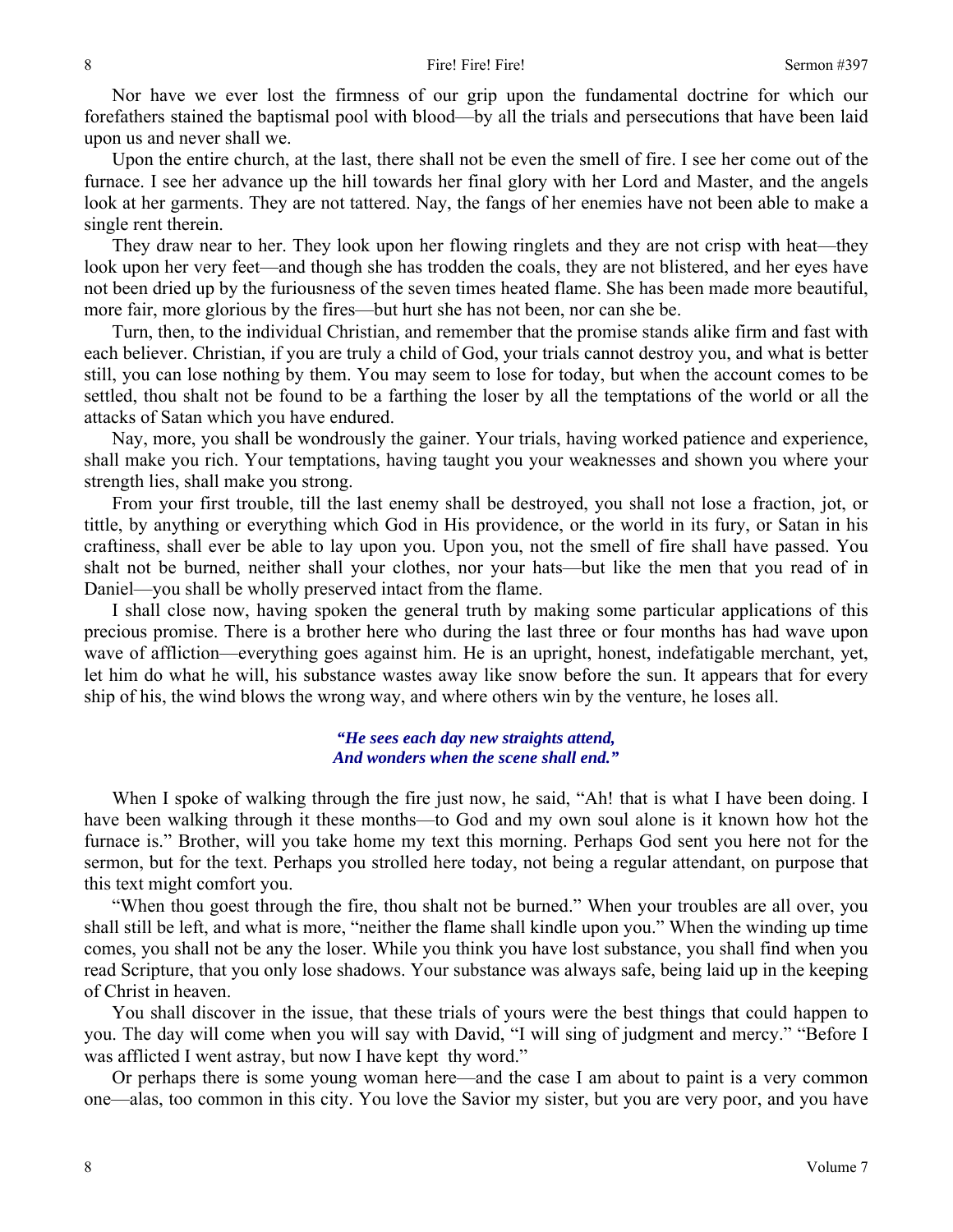## *"Sewing at once with a double thread; A shroud as well as a shirt,"*

and all day long you have scarcely time to rest for meals. And at eventime, when the fingers are worn and the eyes are heavy, you shall have need to refrain from sleep because the pittance is so small that you can scarcely live upon it. We know hundreds of that class who always constrain our pity, because they work so hard for so little wage.

Peradventure your mother is dead, and your father does not care about you, he is a drunken sot, and you would be sorry to meet him perhaps in the street. You have no helper, no friends. You do not care to tell anybody. You would not like to take anything if charity should offer it to you. You feel it is the hardest thing of all to be tempted as you are.

There seems to you to be by the path the open road to plenty, and in some degree to delight. But you have said, "No, no," and you have loathed the temptation, and you have stood—and I have known how year after year some of you have fought with temptation, and struggled on, when sometimes you were well-nigh starved. But you would not do this great wickedness against God.

My sister, I pray you take the encouragement of this text to strengthen you for the future battles. You have been going through the fires, but you are not consumed yet, and I bless God, upon your garments the smell of fire has not passed. Hold on, my sister, hold on, through all the sorrow you have, and all the bitterness which is heavy enough to crush your spirit. Hold on—for your Master sees you. He will encourage and strengthen you, and bring you more than conqueror through it all in the end.

I address, too, this morning, some youthful minds. Young men who love Christ, and as soon as they get home after attending the house of prayer, the taunting inquiry made by their fellow-workmen is— "You have been to some meeting-house, I dare say." How cruel sometimes worldly young men are to Christian young men!

Cruel, for when there are a dozen worldlings and only one Christian, they consider it to be honorable for the dozen to set upon one. Twelve big tall fellows will sometimes think it a fine game to pass from hand to hand some little lad of fifteen, and make sport and mockery of him. There is honor, it is said, among thieves—but there seems to be no honor at all among worldlings when they get a young Christian in this way.

Well, young man, you have borne with it. You have said, "I will hold my tongue and won't say a word," "though your heart was hot within you, and while you were musing, the fire burned." Remember what I have often said to you—the anvil does not get broken even if you keep on striking it—but it breaks all the hammers. Do you do the same.

Only hold on and these fires shall not consume you. If the fires should burn up your piety, it would only prove that your piety was not worth having. if you cannot stand a few jokes and jeers, why, you are not builded together in that habitation of God which He has made fireproof. Bear up, and in the end you will find that this hard lot of yours—this severe discipline—did you a deal of good, and made you a better man than you ever would have been if you had been dandled on the lap of piety and kept from the battle.

In later years, your high and eminent post of usefulness may be, perhaps, owing to the severe and harsh discipline to which you were put in your younger days. "It is good for a man that he bear the yoke in his youth."

Or mayhap, I am speaking to some one who has met with opposition from his own ungodly relations. Remember how Jesus said, "I am come to send fire on the earth, and what will I, if it be already kindled? From henceforth there shall be five in one house divided, two against three and three against two."